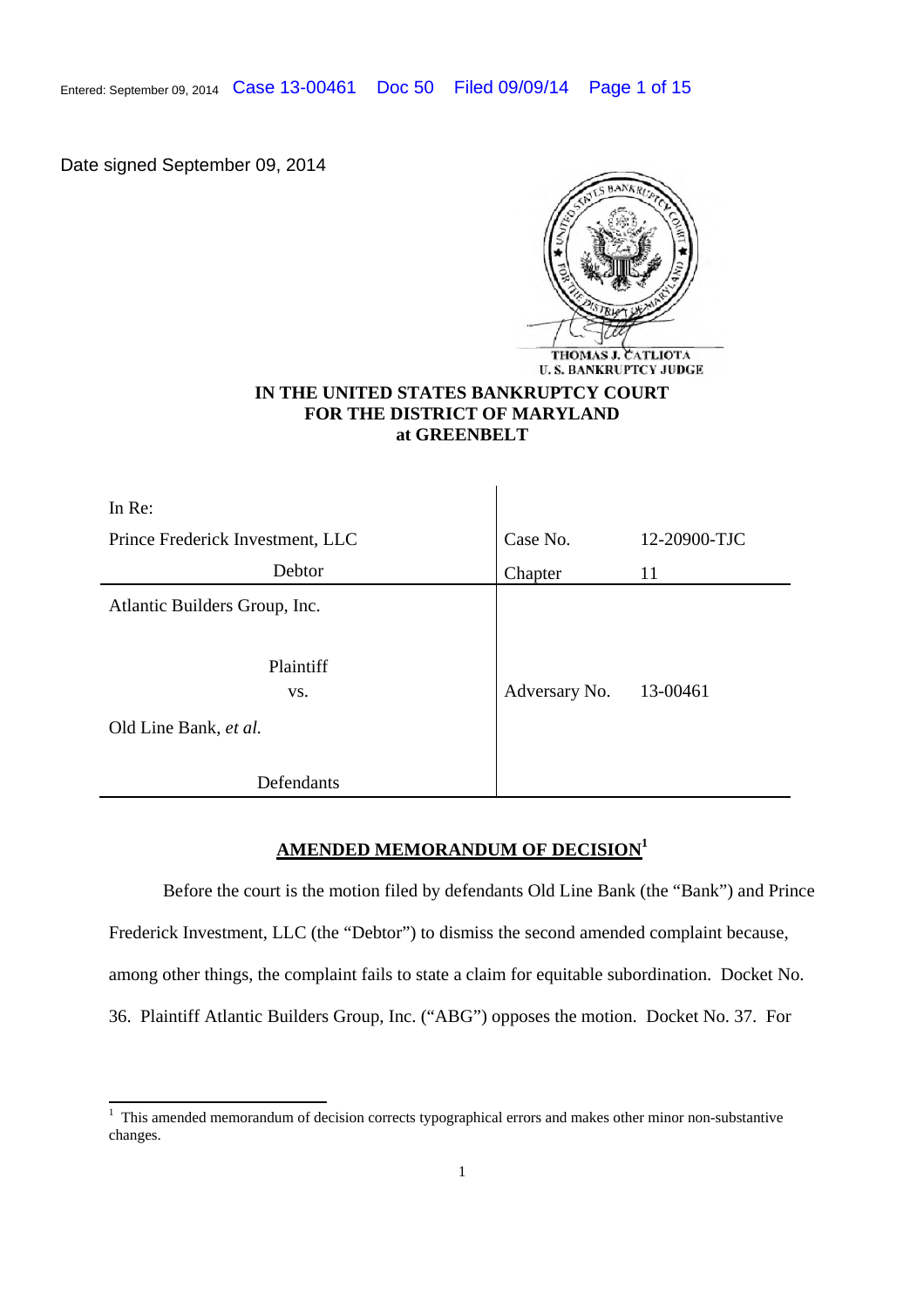the reasons set forth herein, the court concludes that ABG's second amended complaint fails to state a plausible claim for equitable subordination, and will dismiss the complaint with prejudice.

#### **Procedural Background**

At a hearing held on March 13, 2014, the court granted the Bank's motion to dismiss the first amended complaint and gave ABG twenty-one days to file an amended complaint. ABG made new factual allegations in its opposition to the motion to dismiss and at the hearing, which were not included in its first two complaints. ABG contended that the new claims supported its claim of equitable subordination. The court gave ABG one last opportunity to amend its complaint to state a plausible claim for relief. ABG filed the second amended complaint (referred herein as the "Complaint") on April 03, 2014. Defendants renewed their motion to dismiss the Complaint, opposed by ABG, and the court held a further hearing on June 19, 2014.

This court has jurisdiction over this adversary proceeding pursuant to 28 U.S.C. §§1334 and 157(a) and Local Rule 402 of the United States District Court for the District of Maryland. This memorandum of decision resolves a core matter under 28 U.S.C. §§157(b)(2)(B) and (O).

#### **Facts as Alleged in the Complaint**

The Debtor was formed for the purpose of constructing and operating the West Lake Medical Center (the "Center"). Complaint at ¶8. On August 8, 2008, ABG entered into a contract with the Debtor (the "Contract") to construct the Center for \$2,082,000, subject to additions and deductions as provided by the Contract. *Id*. at ¶14. ABG began construction of the Center in September 2008. *Id*. at ¶18. On or about October 22, 2008, the Bank, through its predecessor in interest Maryland Bank and Trust Company, N.A., made an initial \$2,976,000 construction loan to Westlake Investors, LLC for the construction of the Center, which was

 $\overline{2}$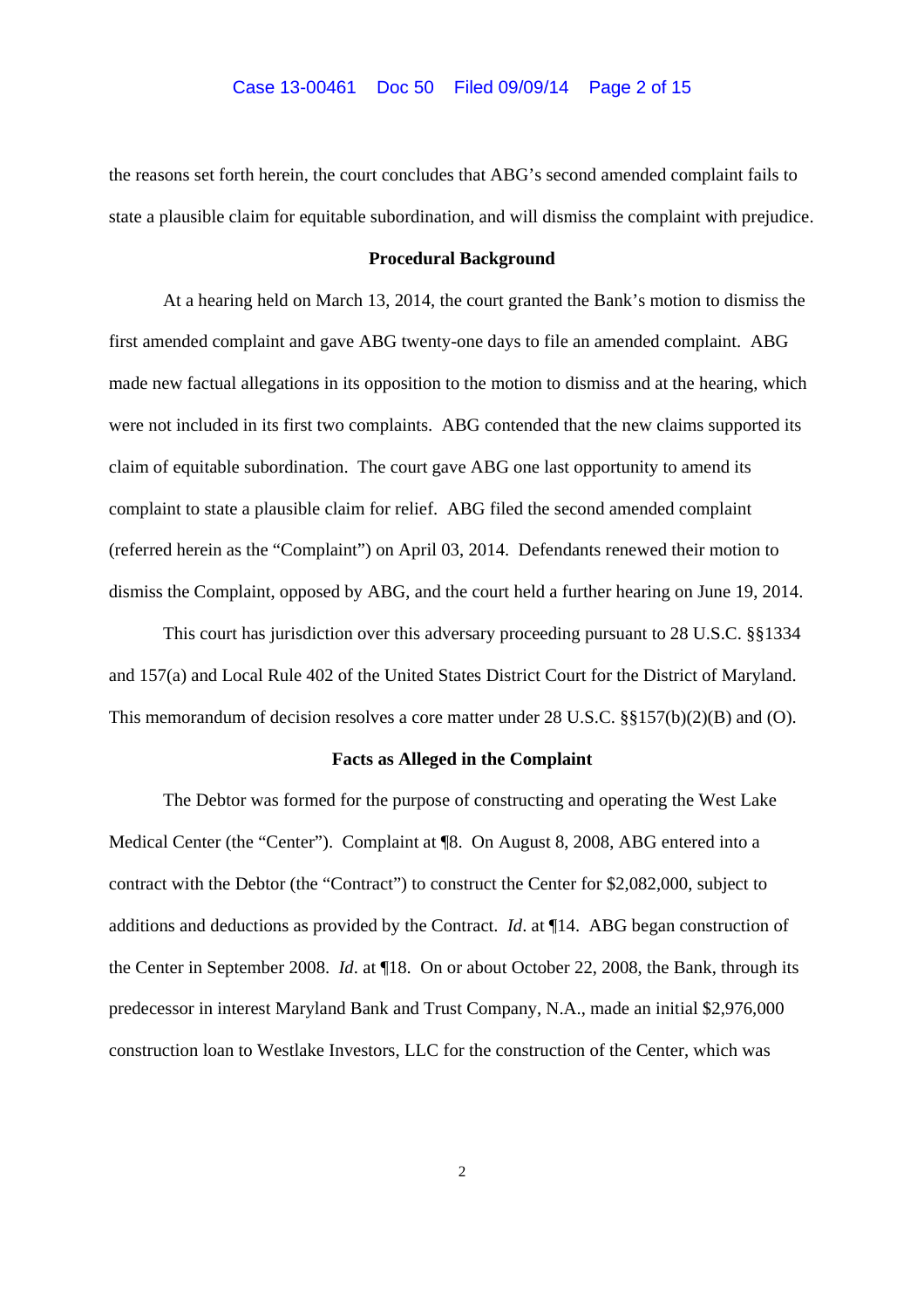increased to \$3,326,000 on January 14, 2010. *Id*. at ¶¶9, 11. The loan was secured by a first

priority lien in the Center and was guaranteed by the Debtor. *Id.* at ¶10.

At the time construction began on the Center in the fall of 2008, the Bank and ABG

entered into a Contractor's Agreement to Complete (the "Contractor Agreement"). It provided

that ABG could not terminate the Contract until the Bank had an opportunity to remedy the

default, provided that the Bank advanced funds for ABG's completion of the work. *Id.* at  $\P$ <sup>15</sup>-

16. It provided, among other things,

3. Change Orders; Alterations in the Plans and Specifications. [ABG] covenants and agrees that, without the prior written approval of the Bank, [ABG] shall not: (a) enter into, or permit to become effective, any change order which shall increase the amount of the Contract in excess of \$5,000 or any change order that, when aggregated with all prior change orders, results in an aggregate cost increase in excess of \$25,000, or (b) agree to the alteration of the Plans and Specifications if such alteration would (i) result in a structural change that has not been approved by the Architect, or (ii) change the "footprint" of the Project.

Docket No. 36-4 at  $2<sup>2</sup>$  It also provided:

7. Notice of Default. [ABG] will give the Bank written notice of any default by the [Debtor] under the Contract within seven (7) days of such default. In the event of any default by the [Debtor] under the Contract, [ABG] will not terminate its obligations under the Contract until [ABG] shall have given the Bank written notice of such default, and the Bank shall have been given a period of thirty (30) days after the receipt of any such notice within which to (i) remedy any such default or (ii) request [ABG] to continue to furnish its services under and pursuant to the Contract, provided that the Bank thereafter advances or causes to be disbursed or advanced, funds as provided for in the Contract from and after the date of [ABG's] notice to the Bank. [ABG] reserves all claims it may have against the [Debtor].

*Id.*

ABG submitted monthly payment applications to the Debtor as construction progressed.

*Id.* at ¶19. The monthly payment applications included all change orders that had not been

resolved or approved by the Debtor as of the date of the application. *Id*. at ¶20. These payment

<sup>&</sup>lt;sup>2</sup> The Complaint refers to the Contractor Agreement and the defendants submitted it as an exhibit to the motion to dismiss.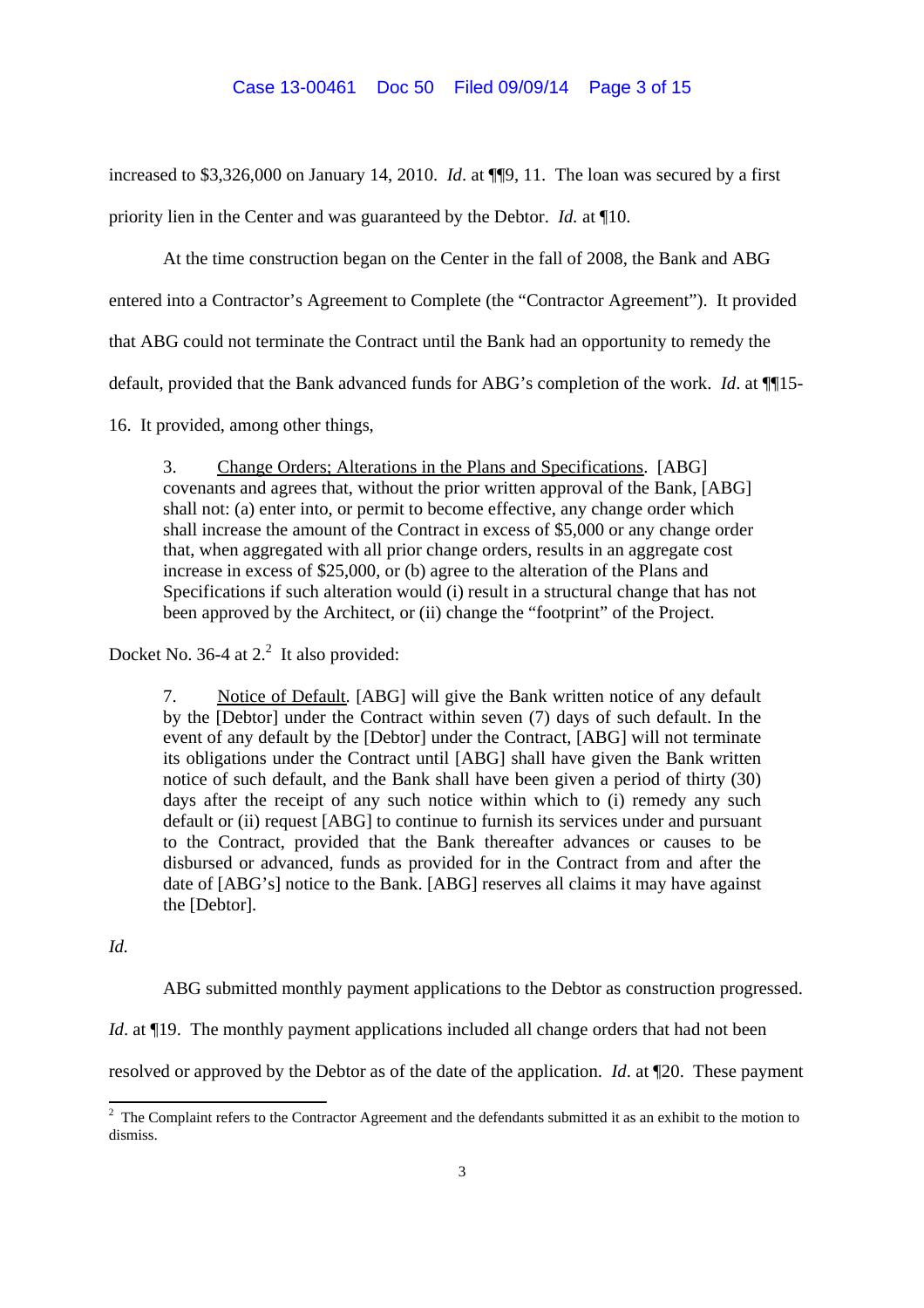#### Case 13-00461 Doc 50 Filed 09/09/14 Page 4 of 15

applications were reviewed by agents for both the Debtor and the Bank. *Id*. at ¶¶21-22. The Bank's agent prepared a monthly report which contained approval of ABG's funding requests including increase in costs associated with change orders necessitated by various permit and design issues. *Id*. at ¶¶23-25, 27, 33. The Debtor, with the Bank's approval, increased the total amount due to ABG to \$2,382,614 of which ABG was paid \$2,172,950. *Id*. at ¶37.

The project had numerous problems that delayed completion and added to the cost of construction. *Id*. at ¶¶27-38. The problems included: (1) the inability to obtain an electrical permit because of deficiencies in the architect's documents and design; and (2) serious design errors in the Center's three roofs. *Id*. These problems delayed construction by more than six months and resulted in delay claims of \$318,656. *Id.* at ¶38.

The Bank and ABG routinely communicated about the timing of approval of payments and distribution of payments. *Id.* at ¶¶54-55. The Bank approved ABG's change orders and authorized disbursement of funds to pay ABG and other expenses in connection with the Center's construction, but ABG did not indicate that there were insufficient funds to pay them. *Id.* at ¶[38, 56. On at least two occasions, the Bank approved ABG's payments without obtaining approval from the Debtor. *Id*. at ¶58. The Debtor obtained a Certificate of Occupancy and moved into the Center on March 31, 2010. *Id*. at ¶40.

Prior to the Bank's initial loan in October 2008, the Bank had actual knowledge that the Debtor would be undercapitalized and could not fund the construction of the Center. *Id*. at ¶41. In January 2010, before the Bank increased the initial loan by approximately \$350,000, the Bank knew the increase would remain insufficient to fund the projected additional cost to construct the Center. *Id.* at ¶¶47, 49, 51-52. The Bank purposefully withheld from ABG the fact that the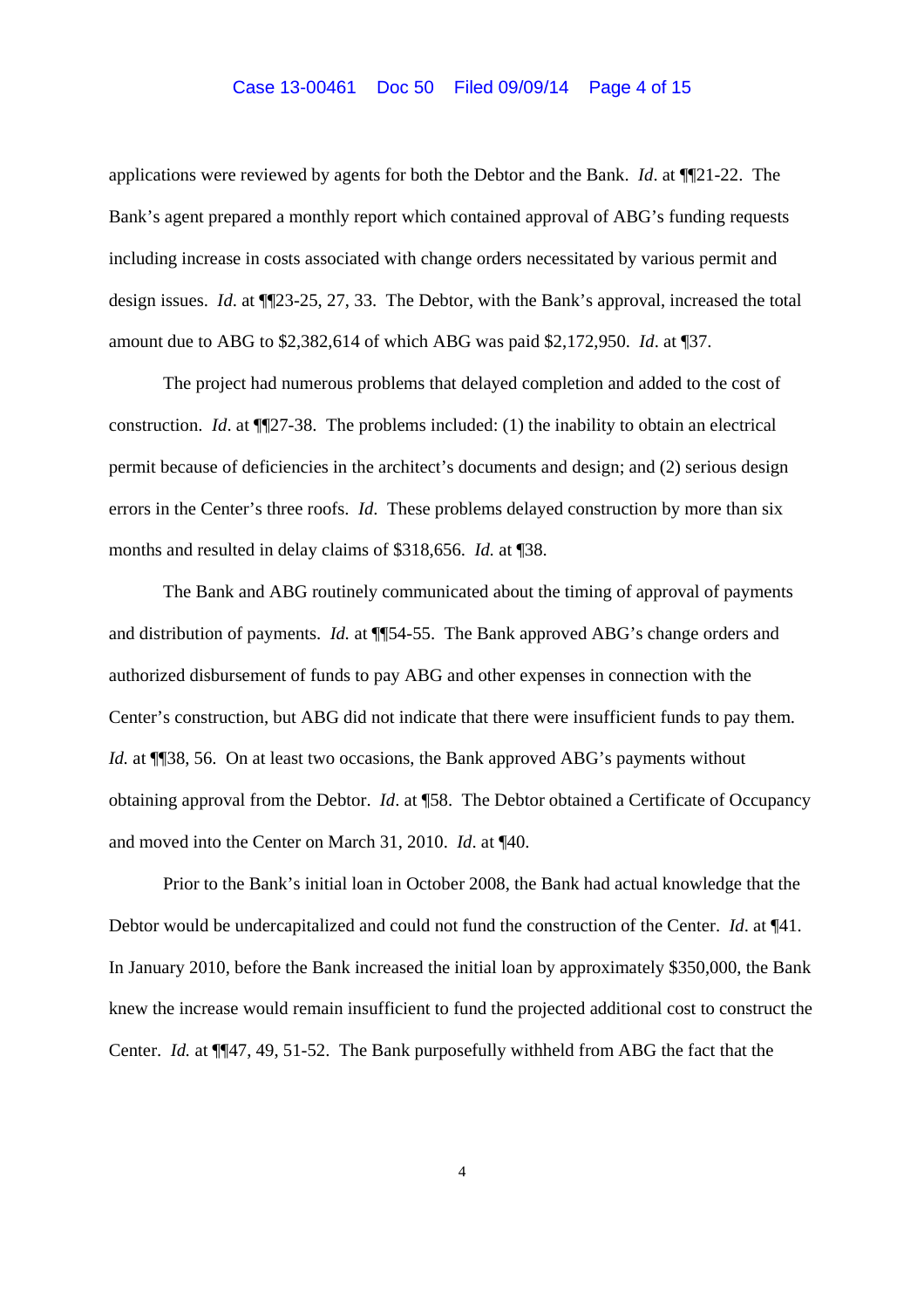#### Case 13-00461 Doc 50 Filed 09/09/14 Page 5 of 15

increased loan would not cover ABG's construction costs and change orders to induce the Debtor to finish construction. *Id*. at ¶¶62-63.

The Debtor filed a voluntary chapter 11 petition on June 8, 2012, and scheduled the Bank's total claim as \$3,194,640.00 secured by a lien on the Center, which was valued at \$3,151,526.00. *Id*. at ¶¶6, 66-67.

## **Legal Standard**

The motion is brought under Fed. R. Civ. P. 12(b)(6), which applies in adversary proceedings pursuant to Fed. R. Bankr. P. 7012(b). "[T]he purpose of Rule 12(b)(6) is to test the sufficiency of a complaint and not to resolve contests surrounding the facts, the merits of a claim, or the applicability of defenses." *Presley v. City of Charlottesville*, 464 F.3d 480, 483 (4th Cir. 2006) (quoting *Edwards v. City of Goldsboro*, 178 F.3d 231-243 (4th Cir. 1999) (internal quotation marks and alternations omitted). When ruling on a motion to dismiss, the court must "accept the well-pled allegations of the complaint as true," and "construe the facts and reasonable inferences derived therefrom in the light most favorable to the plaintiff." *Ibarra v. United States*, 120 F.3d 472, 474 (4th Cir. 1997).

To survive a motion to dismiss, a complaint must "contain sufficient factual matter, accepted as true, to state a claim for relief that is plausible on its face." *Ashcroft v. Iqbal*, 556 U.S. 662, 667 (2009) (internal quotation marks omitted) (quoting *Bell Atlantic Corp. v. Twombly*, 550 U.S. 544, 570 (2007)). "A claim has facial plausibility when the plaintiff pleads factual content that allows the court to draw the reasonable inference that the defendant is liable for the misconduct alleged." *Id. See also Twombly,* 550 U.S. at 570 (Plaintiffs must nudge their claims "across the line from conceivable to plausible."). The Supreme Court has noted that the plausibility determination is "a context specific task that requires the reviewing court to draw on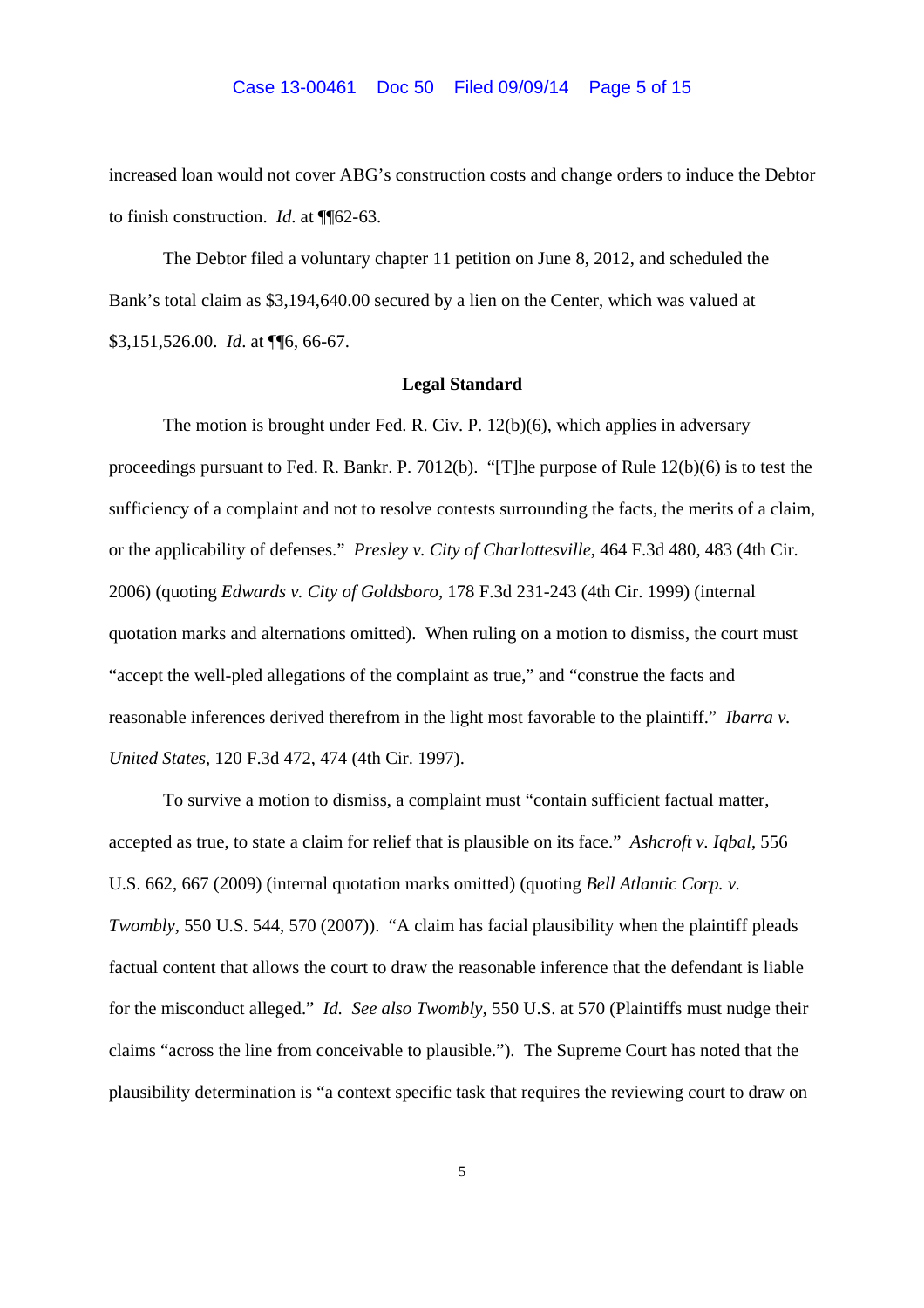#### Case 13-00461 Doc 50 Filed 09/09/14 Page 6 of 15

its judicial experience and common sense." *Id.* at 679. When presented with a complaint, a court may look to "more likely explanations" to find that the allegations do not plausibly establish the claim. *Id*. at 681.

Under Fed. R. Civ. P. 12, the consideration of materials outside the pleadings typically converts a motion to dismiss to a motion for summary judgment. Fed. R. Civ. P. 12(d). However, a court may consider extrinsic documents attached to a motion to dismiss without converting it to a motion for summary judgment "so long as they are integral to the complaint and authentic." *Anand v. Ocwen*, 2014, 754 F.3d 195, 198 (4th Cir. 2014) (quoting *Philips v. Pitt Cty. Mem. Hosp*., 572 F.3d 176, 180 (4th Cir. 2009)); *see also Robinson v. Am. Honda Motor Co*., 551 F.3d 218, 222–23 (4th Cir. 2009). "When a document is properly considered in the context of a motion to dismiss and it conflicts with the bare allegations of the complaint, the document prevails." *Tinsley v. OneWest Bank, FSB*, 2014 WL 1017516, \*6 (S.D. W.Va. Mar. 14, 2014).

## **Discussion**

ABG seeks a determination that the Bank's claim and liens should be equitably subordinated pursuant to 11 U.S.C. §510(c). Defendants argue that the Complaint should be dismissed because (1) it fails to state a cause of action for equitable subordination; (2) it fails to plead misrepresentation with particularly as required by Fed. R. Civ. P. 9(b); and (3) under the concurrent remedy doctrine, laches and waiver would apply to bar ABG's claims. The court concludes that the Complaint fails to state a plausible claim for equitable subordination and therefore finds it unnecessary to address the defendants' remaining arguments.

Equitable subordination was judicially created under the Bankruptcy Act of 1898. *Badger Freightways, Inc. v. Continental Illinois Nat'l Bank and Trust Co. of Chicago (Badger*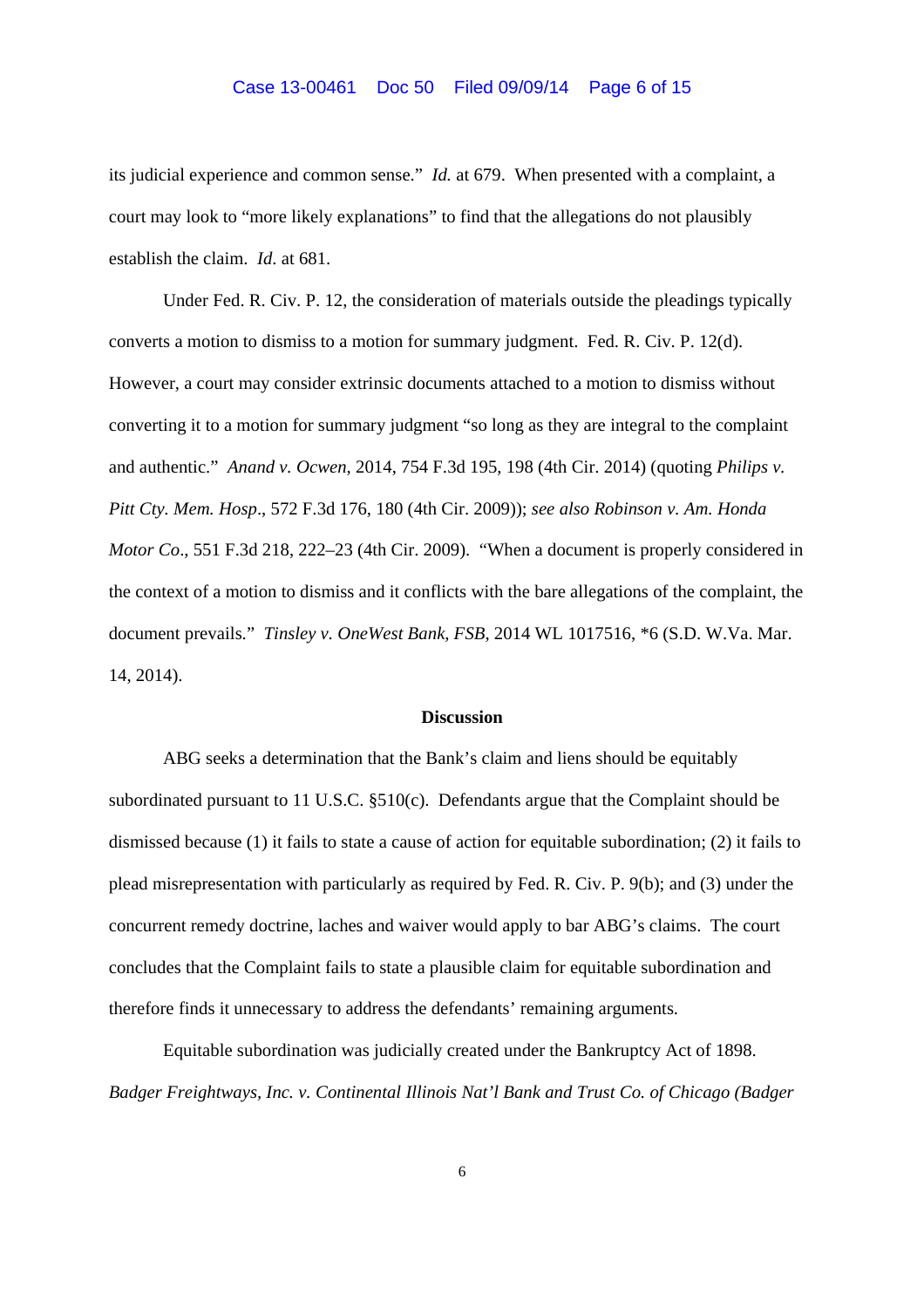## Case 13-00461 Doc 50 Filed 09/09/14 Page 7 of 15

*Freightways)*, 106 B.R. 971, 975 (Bankr. N.D. Ill. 1989) (citing *Pepper v. Litton*, 308 U.S. 295,

370-08, 60 S.Ct. 238, 245-46 (1939)). The doctrine was codified in the Bankruptcy Reform Act

of 1978. *Id*. Section 510(c) of the Bankruptcy Code provides:

Notwithstanding subsections (a) and (b)  $\dots$ , after notice and hearing, the court may –

1. under principles of equitable subordination, subordinate for purposes of distribution all or part of an allowed claim to all or part of another allowed claim or all or part of an allowed interest to all or part of another allowed interest; or

2. order that any lien securing such a subordinated claim be transferred to the estate.

11 U.S.C. §510(c). Prior to the enactment of §510(c), the Fifth Circuit identified a three factor test to determine whether equitable subordination is proper. *Benjamin v. Diamond (Mobile*

*Steel)*, 562 F.2d 692 (5th Cir. 1977). Under the test, the following three factors must be met

before equitable subordination is appropriate:

- i. The claimant must have engaged in some type of inequitable conduct;
- ii. The conduct must have resulted in injury to the creditors of the bankrupt or conferred an unfair advantage on the claimant;
- iii. Equitable subordination must not be inconsistent with the provisions of the Bankruptcy Act.

*See Mobile Steel*, 563 F.2d 692 at 699-700; *Badger Freightways*, 106 B.R. at 976; *In re Wilson*,

359 B.R. 123, 138 (Bankr. E.D. Va. 2006).

The parties agreed that the *Mobile Steel* factors apply to this case.

To satisfy the first factor of *Mobile Steel*, the Complaint must allege facts demonstrating

that the claimant whose claim is sought to be equitably subordinated engaged in "inequitable

conduct." *Badger Freightways*, 106 B.R. at 976. In general, the following categories are

considered inequitable conduct: "(1) fraud, illegality, breach of fiduciary duties; (2)

undercapitalization; or (3) claimant's use of debtor as a mere instrumentality or alter ego." *In re*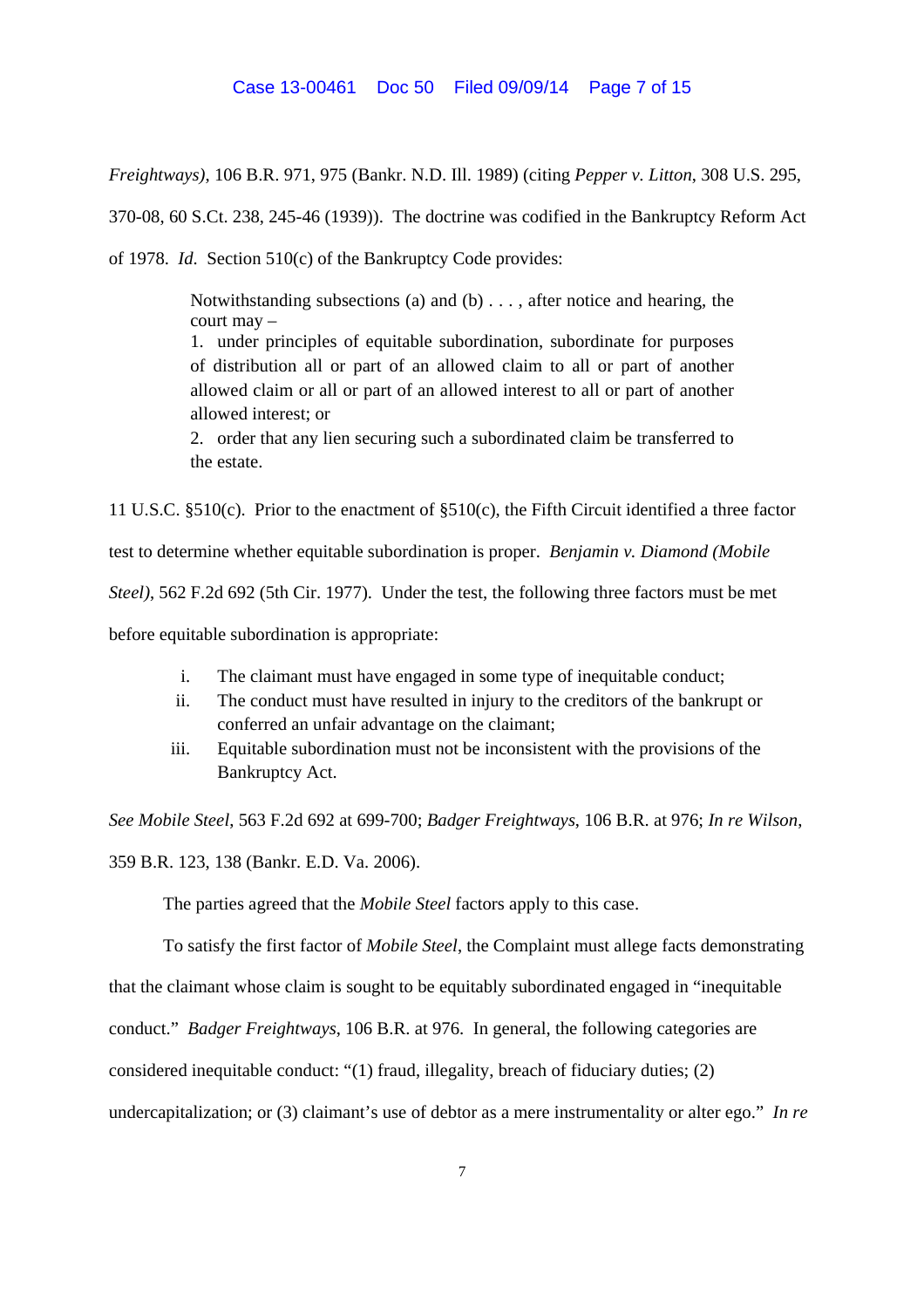### Case 13-00461 Doc 50 Filed 09/09/14 Page 8 of 15

*Wilson*, 359 B.R. at 138 (quoting *In re Hedged-Invs. Assocs., Inc.,* 380 F.3d 1292, 1301 (10th Cir. 2004)); *Fabricators, Inc. v. Technical Fabricators, Inc. (In re Fabricators, Inc.)*, 926 F.2d 1458, 1467 (5th Cir. 1991).

The parties agree that to satisfy the undercapitalization category of the first *Mobile Steel* factor ABG must establish that the Debtor was undercapitalized, plus the Bank engaged in conduct which "shocks the conscience" of the court.<sup>3</sup> See Stratton v. Equitable Bank, N.A., 104 B.R. 713, 730 (D. Md. 1989) (citing to *In re Beverages International, Ltd.,* 50 B.R. 273, 281 (Bankr. D.Mass. 1985)).

The severity of the conduct depends on whether the claimant owed a fiduciary duty to the debtor and the debtor's creditors. *See Badger Freightways*, 106 B.R. at 972.

> The burden and sufficiency of proof required are not uniform in all cases. Where the claimant is an insider or a fiduciary, the [plaintiff] bears the burden of presenting material evidence of unfair conduct. . . . If the claimant is not an insider or fiduciary, however, the [plaintiff] must prove more egregious conduct . . . .

*In re Daugherty Coal Co., Inc.,* 144 B.R. 320, 324 (N.D. W. Va. 1992) (quoting *In re N & D*

*Properties, Inc.*, 799 F.2d 726, 731 (11th Cir. 1986)); *See also In re Teltronics Services, Inc.*, 29

B.R. 139, 169 (Bankr. E.D.N.Y. 1983); *In re Osborne*, 42 B.R. 988, 997 (W.D. Wisc. 1984); *In*

*re Pinetree Partners, Ltd.*, 87 B.R. 481, 488-89 (Bankr. N.D. Ohio 1988), *disagreed with, for*

*other reasons, by In re AutoStyle Plastics, Inc.,* 269 F.3d 726 (6th Cir. 2001); *In re Minnesota*

*Kicks, Inc.*, 48 B.R. 93, 106 (Bankr. D. Minn. 1985).

In summary, to survive the Bank's motion to dismiss, ABG must allege sufficient factual matter that (1) the Bank and the Debtor had a fiduciary relationship such that the Bank owed a

<sup>&</sup>lt;sup>3</sup> The Bank argues that ABG has not stated a claim that the Debtor was undercapitalized at the pertinent times. In light of the holding here, the court need not address that issue.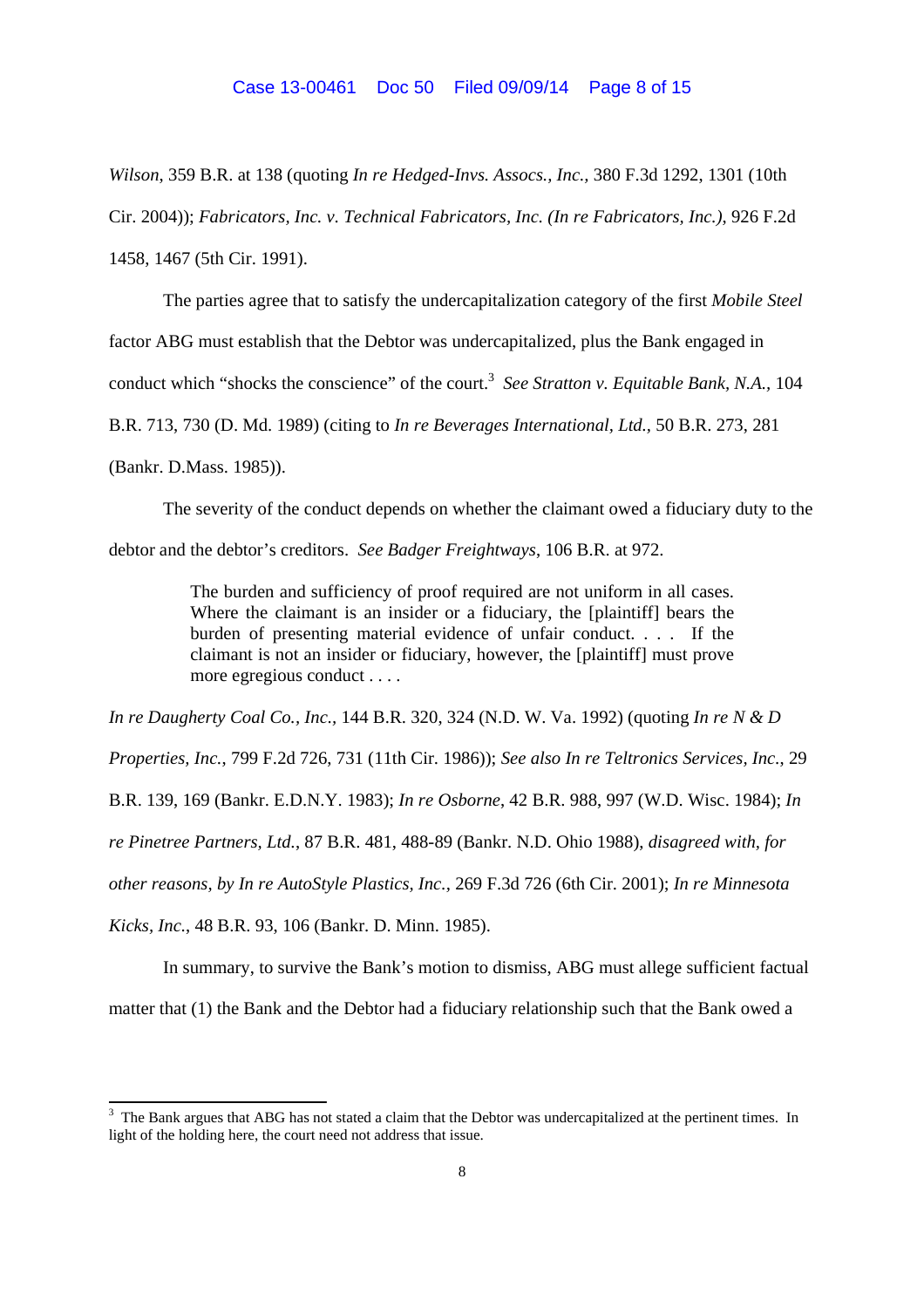fiduciary duty to ABG, and the Bank's conduct breached that duty; or (2) the Bank engaged in

egregious conduct that shocks the conscience of the court.

## *Dominion and Control.*

Generally, a lending institution does not owe a fiduciary obligation to its customers.

*Badger Freightways,* 106 B.R. at 976.

An exception to this general rule exists when the lending institution exerts "dominion and control" over its customer. The rationale behind this exception is significant. If the lending institution usurps the power to make business decisions from the customer's board of directors and officers, then it must also undertake the fiduciary obligation that the officers and directors owe the corporation (and its creditors). This reasoning also dictates the scope of the term "control." What is required is operating control of the debtor's business, because only in that situation does a creditor assume the fiduciary duty owed by the officers and directors.

*Id.* at 977. Every lending institution, through its loan agreement, exercises some degree of control over its borrower. *In re Clark Pipe & Supply Co.*, 893 F.2d 693, 701 (5th 1990). Therefore, operating control of the borrower's business is required for a fiduciary obligation to

arise. *Badger Freightways,* 106 B.R. at 977.

Courts have found operating control when a lending institution exercised control to direct activities of the debtor. *In re Clark Pipe & Supply Co.*, 893 F.2d at 701. *See also In re WCC Holding Corp.*, 171 B.R. 972, 987 (Bankr. N.D. Tex.1994) (citing *Murchison v. Continental Bank,* 154 B.R. 909, 913 (Bankr. N.D. Tex. 1993) (stating that the lending institution must have exercised actual managerial control or had some special affinity that extends beyond an arm'slength business relationship)). The case of *In re American Lumber Co.*, 5 B.R. 470, 478 (D. Minn. 1980) demonstrates operating control. There a lending institution held a "legal right to a controlling interest in the company's stock, effectuated termination of all employees other than those necessary to liquidate the business, contracted for a security force to guard the company,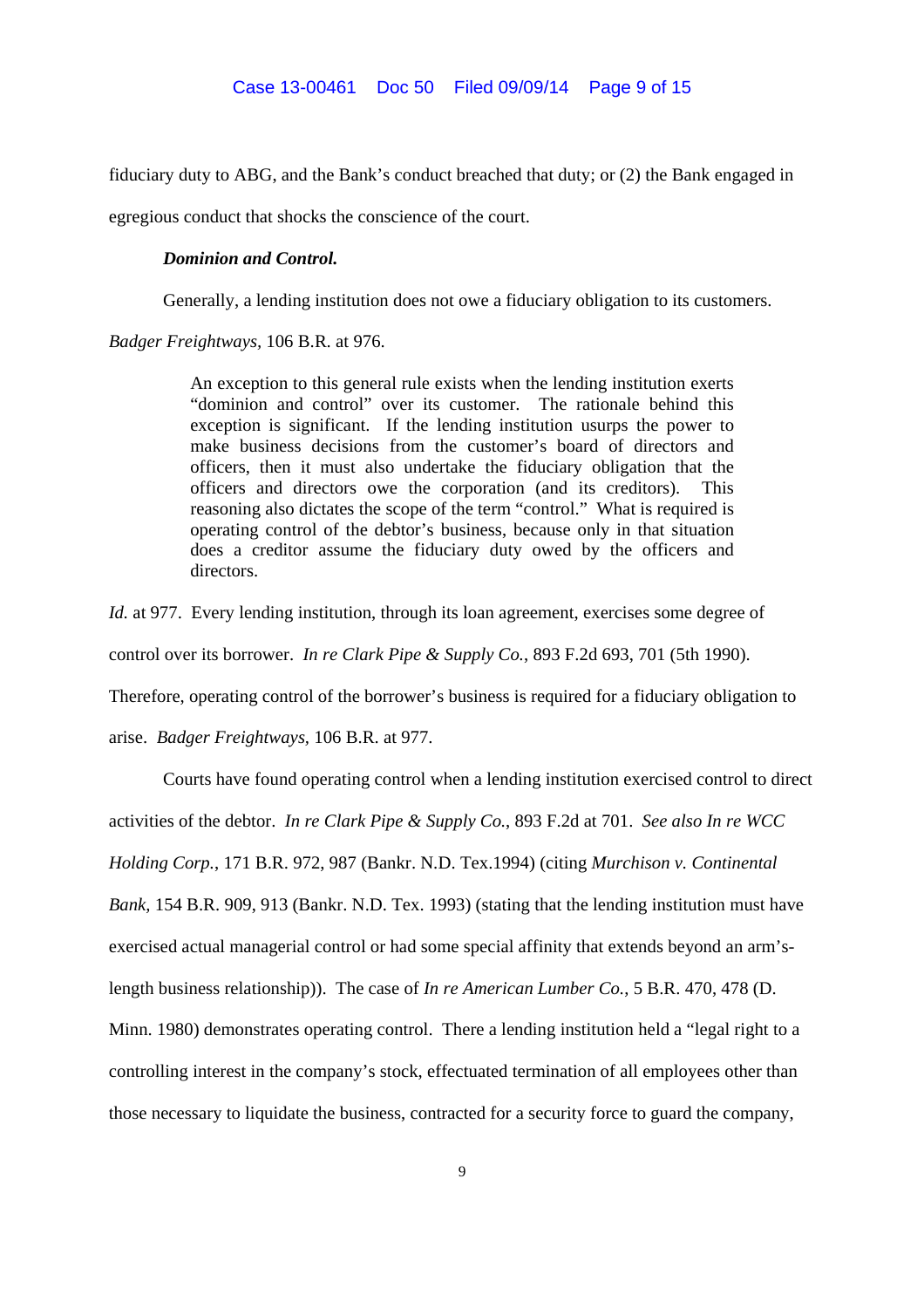## Case 13-00461 Doc 50 Filed 09/09/14 Page 10 of 15

determined which of the corporation's creditors would be paid, and told a corporate officer he could quit if he disapproved of the bank's conduct." *Badger Freightways,* 106 B.R. at 977.

In contrast, "[c]ontrol is not indicated by financial leverage or the ability to exercise contractual rights." *WCC Holding Corp.*, 171 B.R. at 987. Courts have not found operating control when a lending institution enforces "standard loan agreement restrictions, closely monitors the debtor's finances, or makes business recommendations, even in the context of heated bargaining negotiations . . . ." *Badger Freightways* 106 B.R. at 977; *In re Ludwig Honold Mfg. Co., Inc.,* 46 B.R. 125, 129 (Bankr. E.D. Pa. 1985); *Teltronics Services,* 29 B.R. at 172. *See also Osborne,* 42 B.R. at 997 (finding no control where lender's status with debtor "approached" a joint venture, lender paid debtor's other creditors directly, and use of loan proceeds was subject to lender's direction).

ABG's allegations in support of its claim that the Bank controlled the Debtor's financial affairs fall far short of these standards, even when viewed in a light most favorable to it. ABG's primary allegation is that the Bank reviewed and approved payment applications and change orders on the construction of the Center. Complaint at ¶¶22, 25. This fails to state a plausible claim of control for several reasons. First, the Complaint recognizes that ABG and the Bank entered into the Contractor Agreement in which ABG agreed that the Bank could review and approve change orders. *Id*. at ¶¶15, 16, 17. ABG expressly agreed to give the approval right to the Bank presumably for whatever benefit ABG perceived it would receive under the Contractor Agreement. Thus, in reviewing and approving change orders, the Bank was acting in accordance with the contractual rights it obtained from ABG. Having contractually agreed that the Bank could have an approval right, ABG does not state a plausible claim by now pointing to the same approval right to establish that the Bank unduly controlled the Debtor.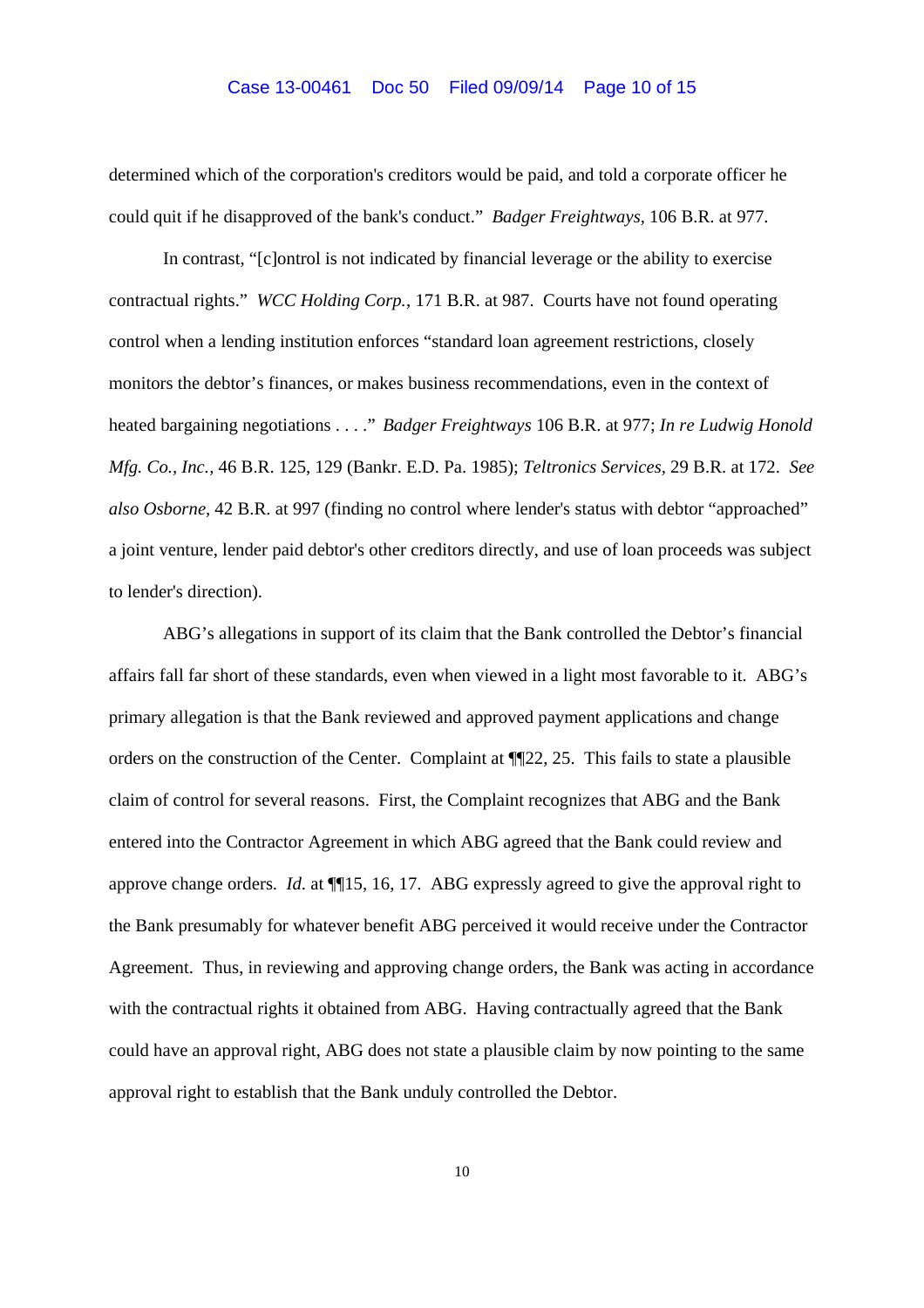## Case 13-00461 Doc 50 Filed 09/09/14 Page 11 of 15

Further, ABG's allegation essentially elevates form over substance. While the Complaint alleges that the Bank had the right to approve applications and change orders, the Complaint states that the Bank approved *every* application and change order that was submitted to it. Thus, the Complaint does not allege that the Bank vetoed any action the Debtor or ABG sought to take, disallowed any payment the Debtor sought to make, or required either the Debtor or ABG to take any action it would not have taken in the absence of the Bank's approval. There simply are no allegations that the Bank inserted itself in the construction process other than to review and approve the requests for payment. Finally, it does not shock the conscience that a construction lender would want to review and approve applications for payment and change orders for the construction work on the project funded by its loan.

ABG's other allegations of control are unavailing. It asserts that on two occasions, the Bank approved two payments without first obtaining approval from the Debtor or the Debtor's architect. *Id.* at ¶58. Here, again, however, in approving the payments, the Bank did what both the Debtor and ABG wanted it to do. ABG also asserts that the process under which it was paid was that it went to the Bank's branch to pick up checks payable to ABG. *Id.* at ¶57. These allegations of control – to the extent they even evidence control – are much less than the severity of control required from prevailing case law.

Accordingly, the court concludes that ABG has not stated a plausible claim that the Bank exerted dominion and control over the Debtor such that a fiduciary relationship was created, or that the Bank engaged in egregious conduct by controlling the Debtor's financial affairs.

#### *Inducement and Misrepresentation.*

In contending that the Bank engaged in egregious behavior by inducing ABG to continue to work on the Center, ABG does not allege the Bank made an affirmative representation or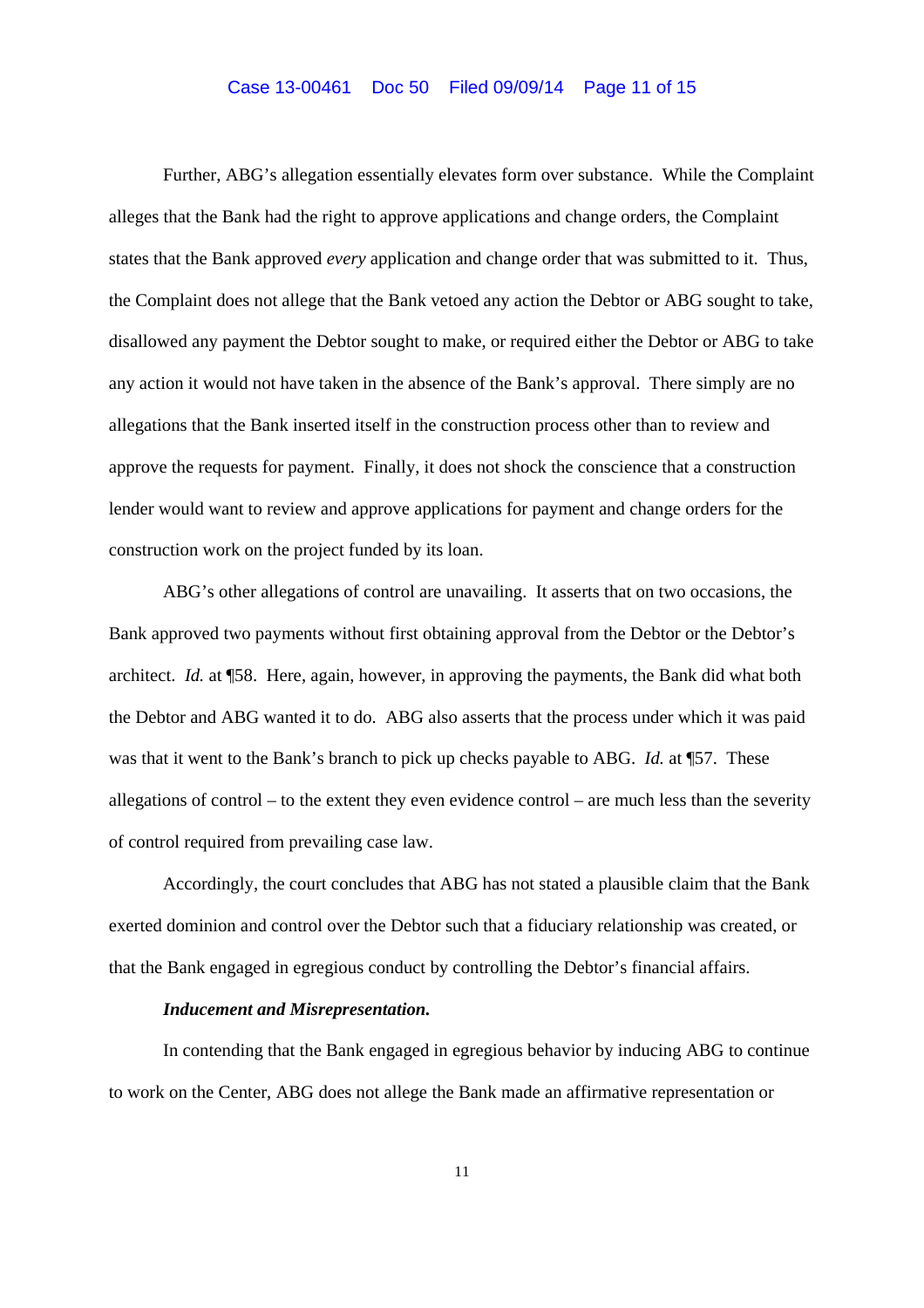## Case 13-00461 Doc 50 Filed 09/09/14 Page 12 of 15

statement that there would be sufficient funds available to fund all change orders. And, because

ABG knows what the Bank told it, it is now apparent that ABG cannot make such an allegation.

Rather, ABG alleges that the Bank engaged in egregious conduct by approving change orders

while failing to inform ABG that there would be insufficient loan proceeds to pay it in full.

Complaint at ¶¶61-64. Specifically ABG alleges:

61. [A Bank employee] communicated with [an ABG employee] in early January 2010 with respect to the increase in line of credit that the Original Lender extended to the Debtor.

62. At no time in early January 2010 did [the Bank employee] indicate to [the ABG employee] or any of ABG's principals or employees that the increased credit to be extended to the Debtor would not be sufficient to cover ABG's construction costs and change orders, of which Original Lender had actual knowledge of and had previously approved.

63. Original Lender purposely withheld from ABG the fact that the Debtor did not have sufficient funds to pay ABG for the total cost of construction of the Center, including all change orders that were submitted to Original Lender for approval and which were approved, in order to induce the Debtor to finish construction of the Center.

64. Notwithstanding its right, pursuant to the Agreement, to remedy the Debtor's failure to pay ABG pursuant to the approved change orders and thereafter advance funds for ABG's completion of the work to be performed under the SFA Agreement in order for ABG to continue to furnish its services pursuant to the SFA Agreement, the Original Lender instead remained silent regarding the Debtor's inevitable payment default and permitted ABG to fully construct the Center.

Complaint at ¶¶61-64. Thus, ABG's claim rests on the contention that the Bank engaged in

egregious conduct by remaining silent on the issue.<sup>4</sup>

<sup>&</sup>lt;sup>4</sup> In ¶65 of the Complaint, ABG states that that it relied on the Bank's communications that "the Debtor's line of credit would be increased to fund all construction costs . . . ." Complaint at ¶65. Nowhere in the Complaint does ABG allege any such communications, and this allegation appears factually inconsistent with the allegations in the preceding paragraphs that the Bank "purposely withheld" this information and "remained silent." *Id.* at ¶63, 64. At the hearing on the motion to dismiss, ABG made clear that it could not allege that the Bank made any express representations that the loan would be increased to pay the construction costs. Rather, the communications to which ¶65 refers are the communications in which the Bank was silent on the matter.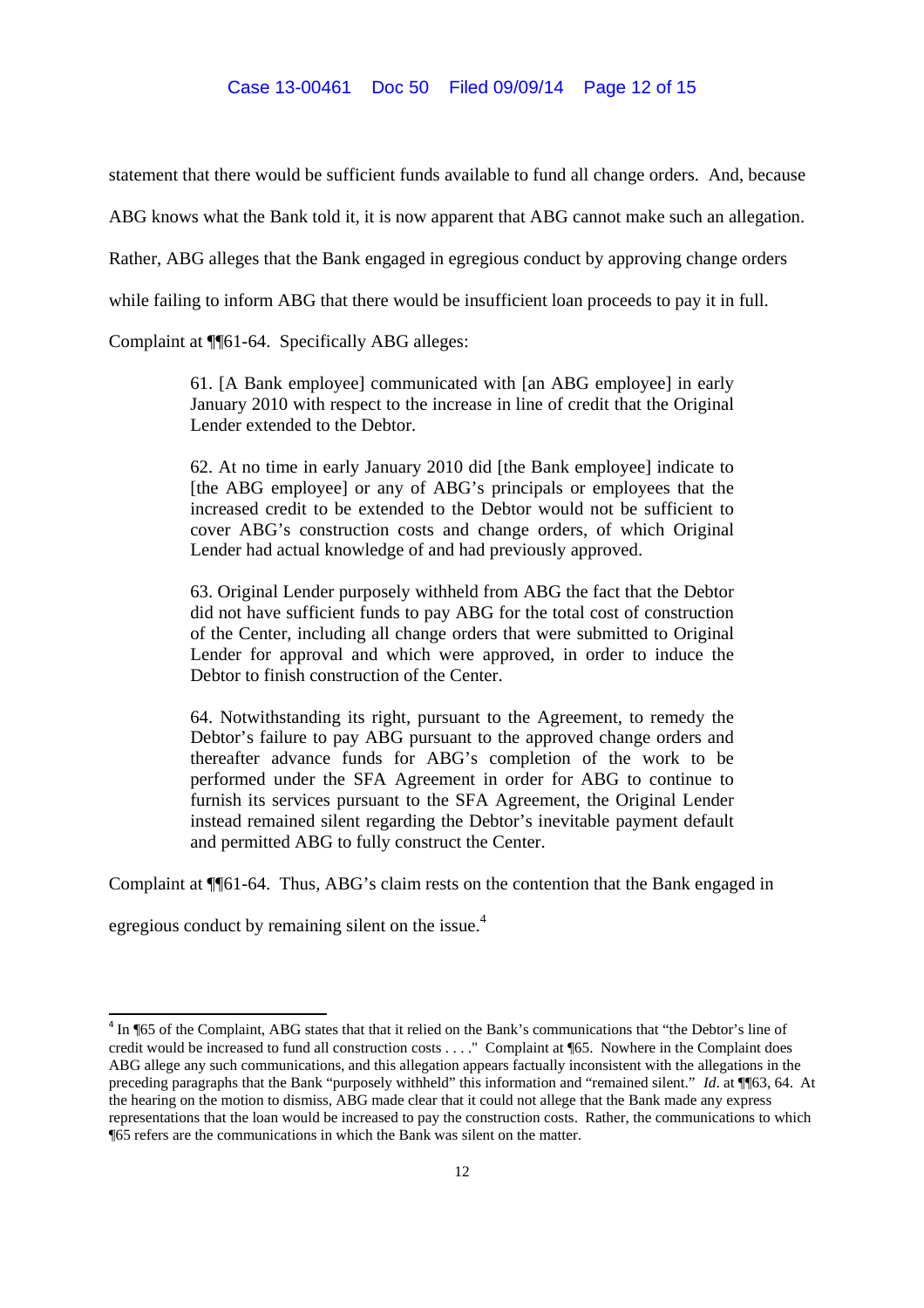## Case 13-00461 Doc 50 Filed 09/09/14 Page 13 of 15

ABG does not specifically argue that the Bank had a legal or contractual duty to inform it of the loan position. ABG argues that the Bank's approval of the change orders, coupled with the Bank's failure to inform ABG that there would not be sufficient funds available under the loan to pay the additional costs, led ABG to believe the Bank would fund the costs associated with ongoing change orders. It contends the Bank benefited from its silence because ABG's continued work on the Center enhanced the value of the Bank's collateral. This, ABG contends, is egregious conduct that warrants equitable subordination.

The difficulty with ABG's position is that the parties entered into a contract in which they expressly agreed on the relative duties and obligations between them. Under the Contractor Agreement, ABG's assumption – that the Bank would pay the change orders because it approved them and did not inform ABG otherwise – was unwarranted, and therefore does not provide a basis for a plausible claim of equitable subordination.

Initially, to state the obvious, the Contractor Agreement imposed no express duty on the Bank to provide ABG with information or updates on the loan relative to the costs being incurred by the Debtor. While this factor is not determinative, the lack of such a duty is noteworthy by its absence.

In addition, the court rejects the notion that the Bank's right to approve change orders created an implied duty to inform ABG of the lack of availability of loan funds to pay the work performed on the orders. In approving change orders, the Bank was doing nothing other than what it had the express right to do under the Contractor Agreement. ABG agreed to give this right to the Bank but, for whatever reason, it did not obligate the Bank to inform it of the loan status in return. Stated otherwise, the Bank's right to approve change orders did not impliedly make it the guarantor of payment on approved orders.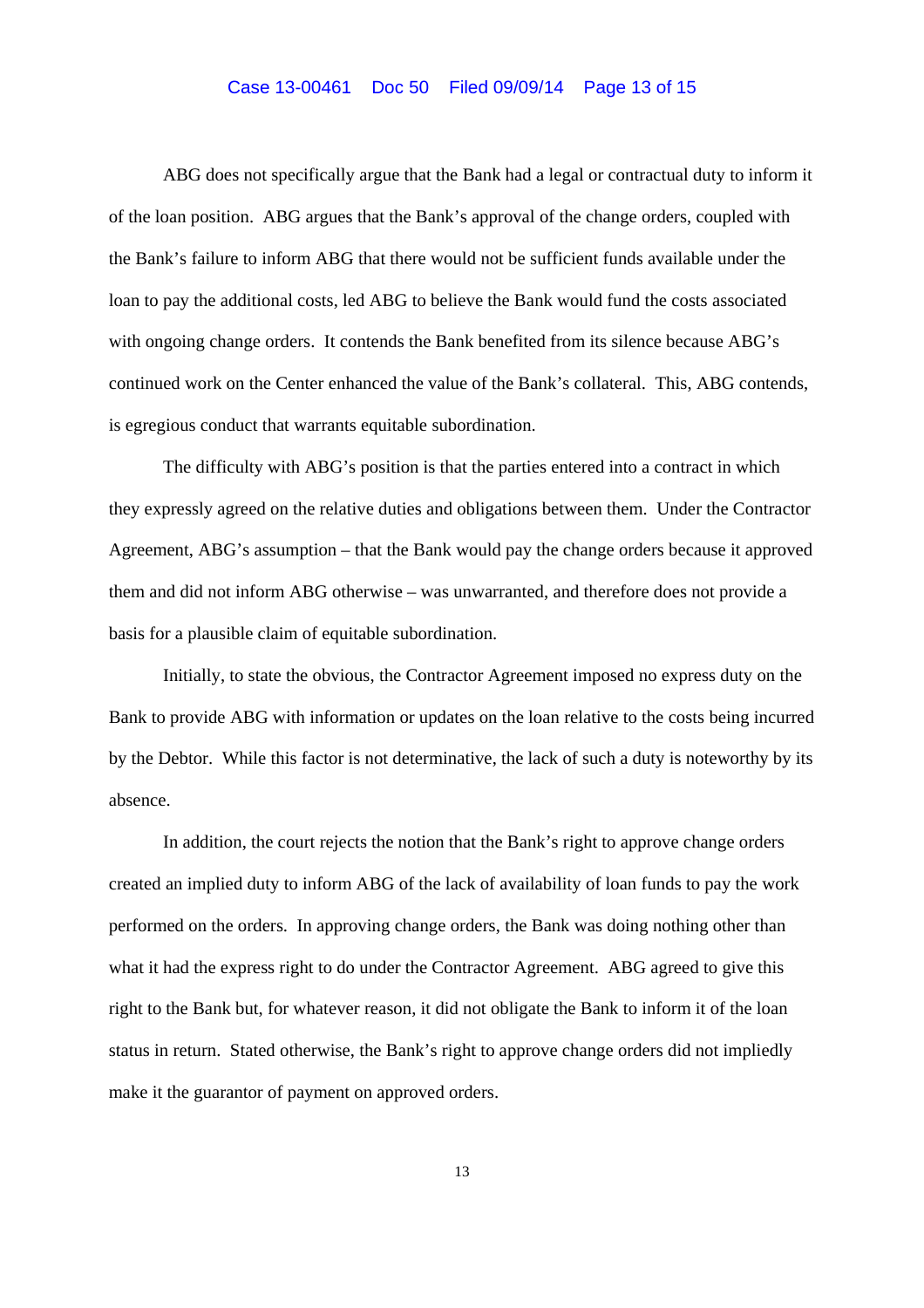# Case 13-00461 Doc 50 Filed 09/09/14 Page 14 of 15

Moreover, imposing an implied duty to inform on the Bank is inconsistent with the terms of the agreement. Paragraph 7 of the Contractor Agreement expressly provided that ABG "*will give* the Bank written notice of any default by the [Debtor] under the Contract." Contractor Agreement at ¶7 (emphasis added). Once ABG gave the Bank notice of the Debtor's default, the Contractor Agreement provided that ABG would not terminate the Contract provided, ultimately, that the Bank advanced funds after the default to pay for the work. *Id*. Thus, under the Contractor Agreement, both parties obtained agreed-upon protections. If the Debtor failed to pay ABG, ABG was obligated to give the Bank notice of the Debtor's default, and then the Bank would either fund the defaulted payments or ABG could terminate the Contract.

In light of these provisions, there is no need for a court-imposed implied duty on the Bank to inform ABG that loan funds were not available to pay for a change order. The parties agreed to their own procedure for addressing payment shortfalls. Those procedures control.

The foregoing conclusion is substantiated by the facts alleged in the Complaint. The Complaint acknowledges that the Debtor was in default due to its failure to make payments and as a result of construction delays in November 2009, well before the January 2010 time frame during which ABG alleges the Bank improperly remained silent:

> 59. [The Bank] was aware as early as November 24, 2009, that ABG would be submitting delay claims to the Debtor in connection with the delays described above.

> 60. As early as December 30, 2009, [the Bank] was aware that the Debtor's failure to fund ABG's construction costs was causing ABG to become past due with respect to payments owed to its subcontractors.

Complaint at ¶¶59, 60. *See also id.* at ¶¶27, 29. The Complaint further acknowledges that ABG did not give notice of default. *Id.* at ¶65. A notice of default would have triggered the Bank's obligation to fund the change orders or allow ABG to terminate the Contract.